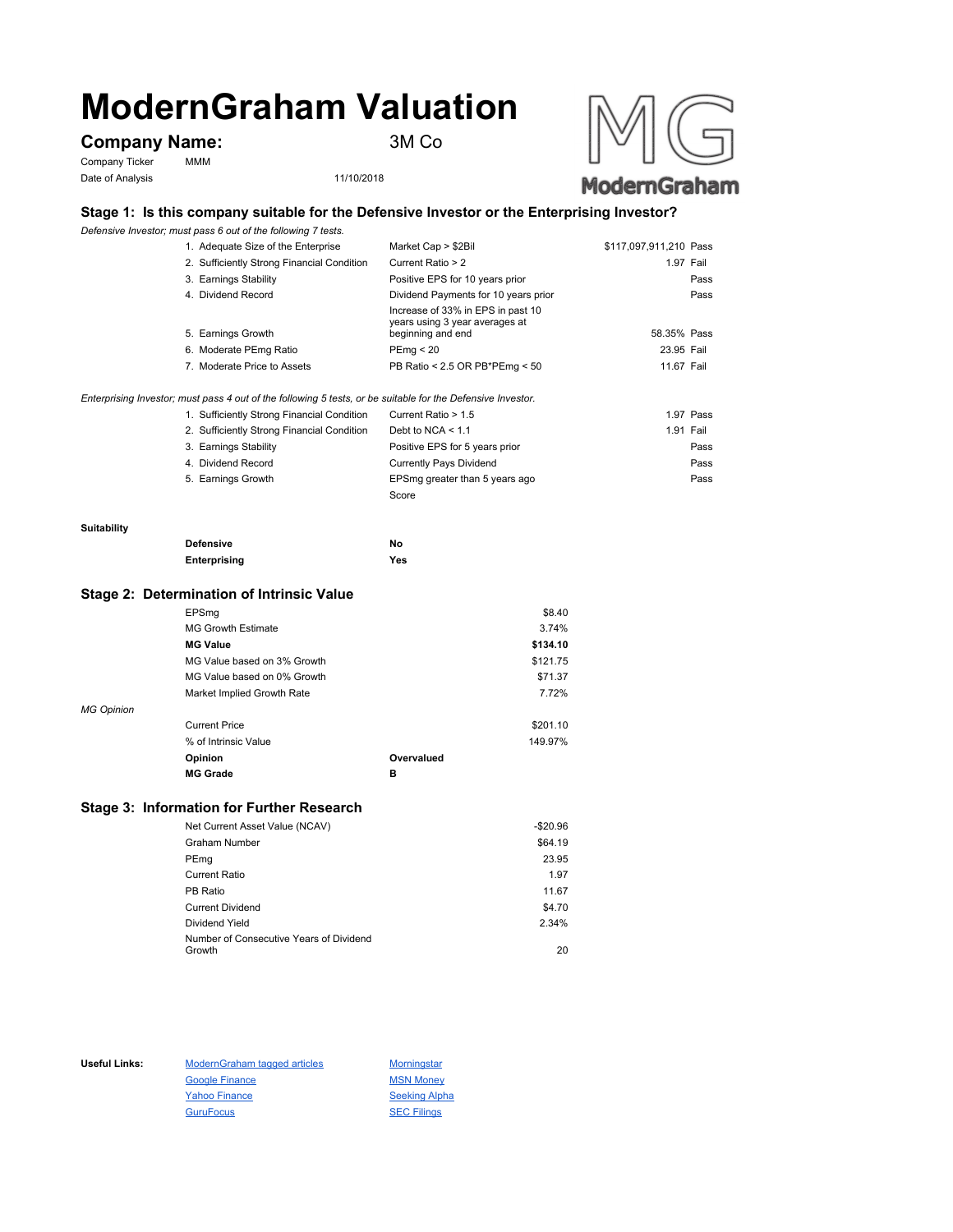| <b>EPS History</b> |        | <b>EPSmg History</b>                 |                  |
|--------------------|--------|--------------------------------------|------------------|
| Next Fiscal Year   |        |                                      |                  |
| Estimate           |        | \$9.42 Next Fiscal Year Estimate     | \$8.40           |
| Dec2017            | \$7.93 | Dec2017                              | \$7.78           |
| Dec2016            | \$8.16 | Dec2016                              | \$7.56           |
| Dec2015            | \$7.58 | Dec2015                              | \$7.11           |
| Dec2014            | \$7.49 | Dec2014                              | \$6.72           |
| Dec2013            | \$6.72 | Dec2013                              | \$6.17           |
| Dec2012            | \$6.32 | Dec2012                              | \$5.75           |
| Dec2011            | \$5.96 | Dec2011                              | \$5.42           |
| Dec2010            | \$5.63 | Dec2010                              | \$5.14           |
| Dec2009            | \$4.52 | Dec2009                              | \$4.87           |
| Dec2008            | \$4.89 | Dec2008                              | \$4.90           |
| Dec2007            | \$5.60 | Dec2007                              | \$4.69           |
| Dec2006            | \$5.06 | Dec2006                              | \$4.03           |
| Dec2005            | \$3.98 | Dec2005                              | \$3.33           |
| Dec2004            | \$3.56 | Dec2004                              | \$2.88           |
| Dec2003            | \$3.02 | Dec2003                              | \$2.47           |
| Dec2002            | \$2.50 | Dec2002                              | \$2.15           |
| Dec2001            |        | \$1.79 Balance Sheet Information     | 9/1/2018         |
| Dec2000            |        | \$2.23 Total Current Assets          | \$14,419,000,000 |
| Dec1999            |        | \$2.19 Total Current Liabilities     | \$7,336,000,000  |
| Dec1998            |        | \$1.49 Long-Term Debt                | \$13,539,000,000 |
|                    |        | <b>Total Assets</b>                  | \$37,275,000,000 |
|                    |        | Intangible Assets                    | \$12,849,000,000 |
|                    |        | <b>Total Liabilities</b>             | \$26,964,000,000 |
|                    |        | Charge Outetanding (Diluted Average) | 508 400 000      |